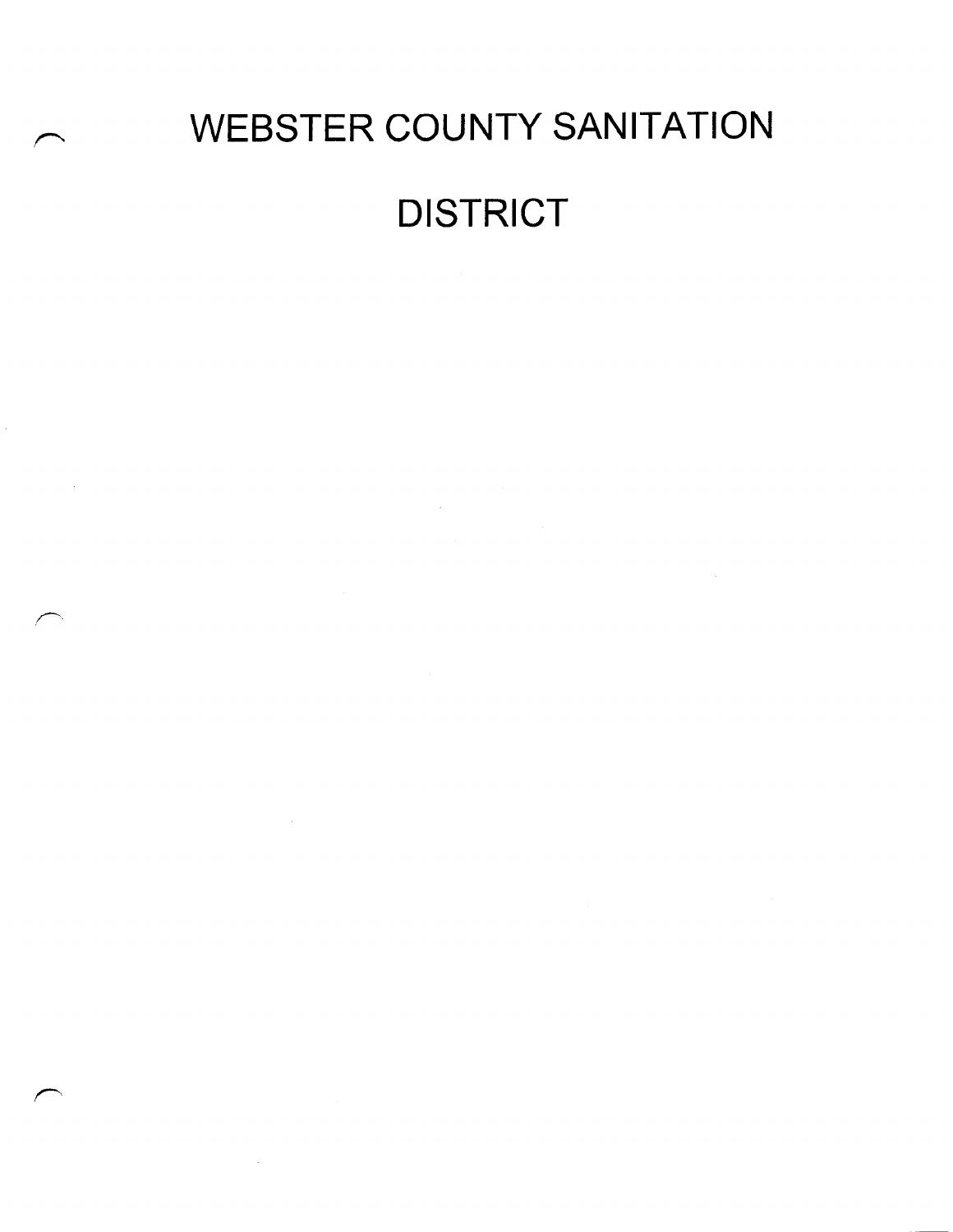|        | P.S.C. KY. NO.<br>Cancels P.S.C. NO.                                                                                     |
|--------|--------------------------------------------------------------------------------------------------------------------------|
|        | FOR INFORMATION AND GUIDANCE ONLY                                                                                        |
|        |                                                                                                                          |
|        | WEBSTER COUNTY SANITATION DISTRICT                                                                                       |
|        | 0F                                                                                                                       |
|        | WEBSTER COUNTY, KENTUCKY                                                                                                 |
|        | RATES, RULES AND REGULATIONS FOR FURNISHING                                                                              |
|        | SEWER SERVICE                                                                                                            |
|        | AT                                                                                                                       |
|        | DIXON, KENTUCKY                                                                                                          |
|        |                                                                                                                          |
|        |                                                                                                                          |
|        | FILED WITH PUBLIC SERVICE COMMISSION<br>OF KENTUCKY                                                                      |
|        | PUBLIC SERVICE COMMISSION<br>OF KENTUCKY                                                                                 |
| ISSUED | $-19-$<br>EFFECTIVE<br>T 1997                                                                                            |
|        | PURSUANT TO 807 KAR 5.011.<br>SECTION 9(1)<br>Philli Farnis<br>B<br>ISSUED BY_<br><b>NDECTOR GATES &amp; RESEARCH D'</b> |
|        |                                                                                                                          |

 $\label{eq:2.1} \frac{1}{\sqrt{2}}\sum_{i=1}^n\frac{1}{\sqrt{2}}\sum_{i=1}^n\frac{1}{\sqrt{2}}\sum_{i=1}^n\frac{1}{\sqrt{2}}\sum_{i=1}^n\frac{1}{\sqrt{2}}\sum_{i=1}^n\frac{1}{\sqrt{2}}\sum_{i=1}^n\frac{1}{\sqrt{2}}\sum_{i=1}^n\frac{1}{\sqrt{2}}\sum_{i=1}^n\frac{1}{\sqrt{2}}\sum_{i=1}^n\frac{1}{\sqrt{2}}\sum_{i=1}^n\frac{1}{\sqrt{2}}\sum_{i=1}^n\frac$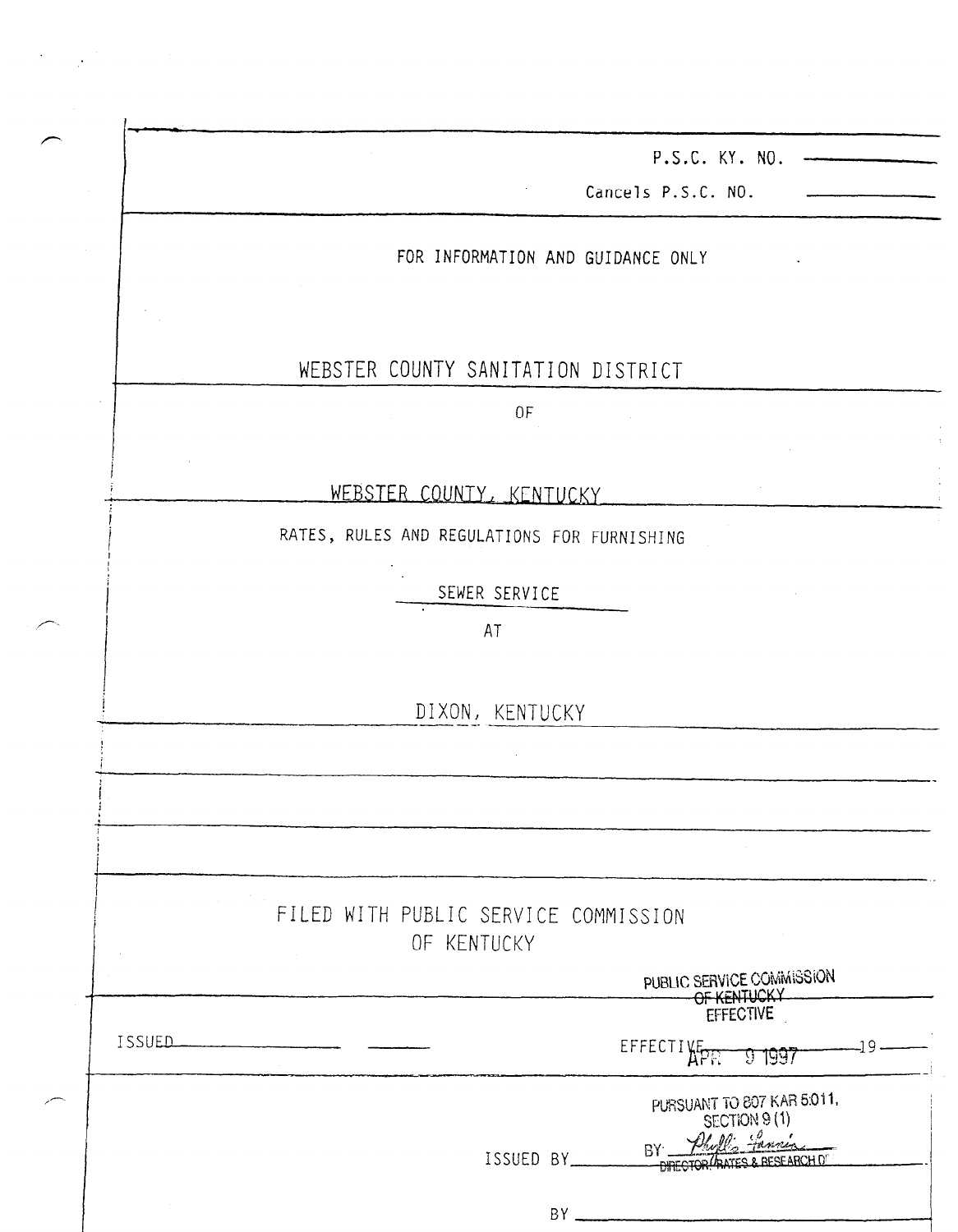|                                                         | <b>Webster County, Kentucky</b><br><b>FOR</b><br>Community, Town or City |
|---------------------------------------------------------|--------------------------------------------------------------------------|
|                                                         | P.S.C. KY. No                                                            |
| <b>Webster County Fiscal Court</b><br>(Name of Utility) | 1 <sup>st</sup> Revised<br>SHEET NO.                                     |
|                                                         | CANCELLING P.S.C. KY. NO.                                                |
|                                                         | SHEET NO.<br>Original                                                    |

## MONTHLY RATES

First 2,000 gallons

Over 2,000 gallons

 $\alpha_{\rm{B}}$ 

\$18.36 Minimum Bill

9.18 per 1,000 gallons

| DATE OF ISSUE<br>November 5, 2015                                                     | <b>KENTUCKY</b><br>PUBLIC SERVICE COMMISSION                             |  |
|---------------------------------------------------------------------------------------|--------------------------------------------------------------------------|--|
| DATE EFFECTIVE<br><u> December 1, 2015.</u>                                           | <b>JEFF R. DEROUEN</b><br><b>EXECUTIVE DIRECTOR</b>                      |  |
| ARMORAD<br>annis<br><b>ISSUED BY</b><br>(Signature of Officer)<br><b>TITLE</b>        | <b>TARIFF BRANCH</b>                                                     |  |
| BY AUTHORITY OF ORDER OF THE PUBLIC SERVICE COMMISSION<br>IN CASE NO.<br><b>DATED</b> | <b>EFFECTIVE</b><br>12/1/2015<br>PURSUANT TO 807 KAR 5:011 SECTION 9 (1) |  |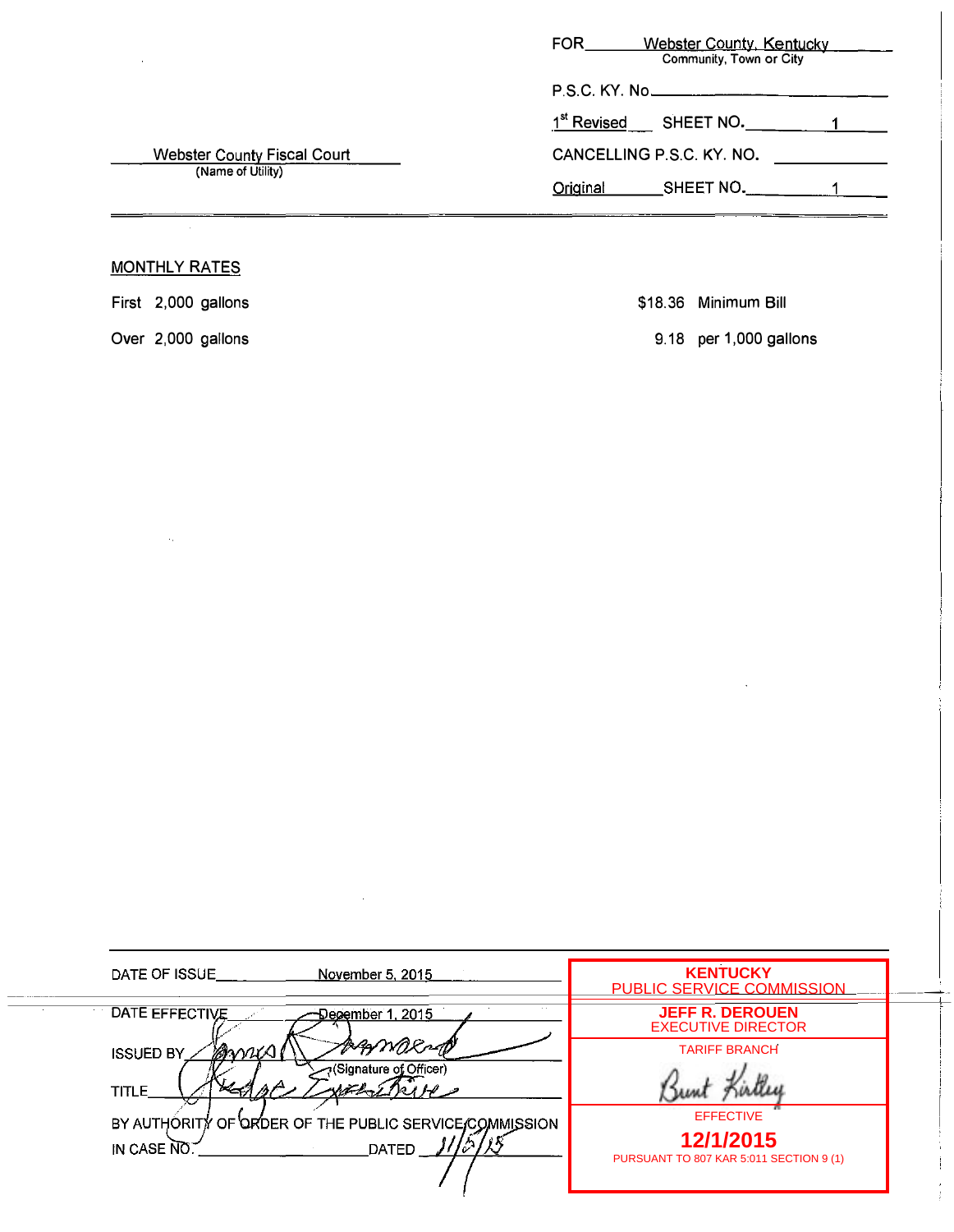FOR Webster County, Kentucky

P.S.C. KY NO.

ORIGINAL SHEET NO.

CANCELLING P.S.C. KY NO.

SHEET NO.'

#### RULES AND REGULATIONS

This schedule of rates and regulations governs the furnishings of sewage services by Webster County, Kentucky, hereinafter referred to as the utility, and applies to all services received from the utility. No employee or individual directors of the utility is permitted to make an exception to these rates,  $r$ ules, and requiestions is permitted to make an exception to these rates, rules, and regulations. The uti<br>is further subject rules and requlations of the Public Service Commission, even th  $\frac{1}{2}$ c,  $\frac{1}{2}$ c,  $\frac{1}{2}$ c,  $\frac{1}{2}$ c,  $\frac{1}{2}$ c,  $\frac{1}{2}$ c,  $\frac{1}{2}$ c,  $\frac{1}{2}$ c,  $\frac{1}{2}$ c,  $\frac{1}{2}$ c,  $\frac{1}{2}$ c,  $\frac{1}{2}$ c,  $\frac{1}{2}$ c,  $\frac{1}{2}$ c,  $\frac{1}{2}$ c,  $\frac{1}{2}$ c,  $\frac{1}{2}$ c,  $\frac{1}{2}$ c,  $\frac{1$ not contained herein.

#### REVISIONS

These rules and regulations may be revised, amended, supplemented or otherwise changed from time to time subject to approval of the Public Service Commission, even though -not contained herein.

#### SERVICE AREA

The utility furnishes sewage service to the city of Dixon, Kentucky and the Webster County School System Complex in Webster County, Kentucky..

#### AVAILABILITY

Sewer service is available to any domestic, commercial or industrial consumer w JEWEI SEIVILE IS ithin

#### SANATATION NOT TO BE DISCHARGED

Webster County, KY

No substance shall be placed or discharged into the sanitary sewer which will create a combustible, shall be placed or discharged into the sanitary sewer which a combustible, gaseous, explosive or inflammable condition inpurplucts any we how the solution shall any substances or objects be placed or discharged into the sOW SEN BUSS of which will not dissolve and which will thus cause an obstruction and clogo within the into the sewer : respectively the production start are produced on ansemaliged three circuits.

| DAIL OF ISSUE |                 | DATE EFFECTIVE | PURSUANT TO 807 KAR 5.011.            |
|---------------|-----------------|----------------|---------------------------------------|
| ISSUED BY     |                 |                | SECTION 9(1)<br>Phillis Jannie<br>DV. |
|               | NAME OF OFFICER |                |                                       |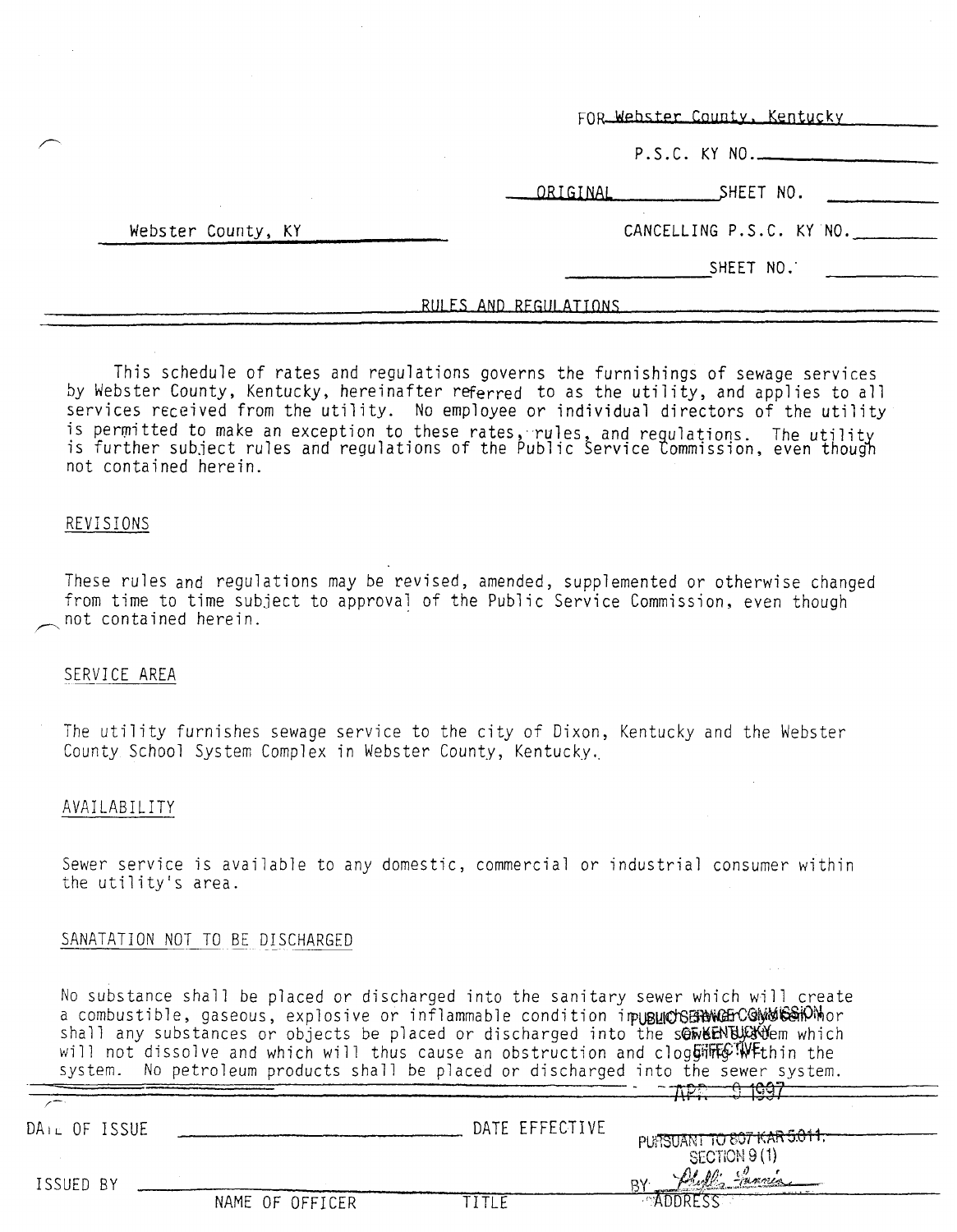|                    | RULES AND REGULATIONS                                       |
|--------------------|-------------------------------------------------------------|
|                    | $\overline{\phantom{a}}$ SHEET NO. $\overline{\phantom{a}}$ |
| Webster County, KY | CANCELLING P.S.C. KY NO.                                    |
|                    | SHEET NO.<br><u> ORIGINAL</u>                               |
|                    | P.S.C. KY NO.                                               |
|                    | FOR Webster County, Kentucky                                |

#### :ONNECTION CHARGES

lormal connections to existing sewer lines shall be made at a charge of \$450.00 for 1 prospective consumer who shall apply for and contract use service. Any such connection lade at the property line of a prospective consumer shall be classified as a normal :onnection.

'he changes for connections made for the purpose of land development for any party .hat will not be committed to the payment of a monthly rate in accordance with the stablished rate schedule as approved by the utility Regulatory Commission one subject o negotiations between the utility and the party requesting the connection that will ffect the rate paid by any consumer.of the utility shall be subject to the approval f the utility Regulatory Commission.

#### INF-NEGOTIATION

7en necessary to move or relocate facilities, the cost will be paid by the party or irties requesting such relocations.

#### 'LLING, COLLECTING, PENALTIES

11s for sewer service furnished by the City of Dixon or the sewer system will be mailed later than the 1st day of each month and will be due and payable within 15 days r by the 15th day of the following month). A 10% late payment penalty charge will applicable after the due date of any account.

#### POSITS

|  |  |  |  |  |  | e utility may require from any customer or applicant for service a public semplet commission |
|--|--|--|--|--|--|----------------------------------------------------------------------------------------------|
|  |  |  |  |  |  | OF KENTUCKY<br>CCCCOTIVE                                                                     |

| F ISSUE |                 | DATE EFFECTIVE | -1997                                             |
|---------|-----------------|----------------|---------------------------------------------------|
| D BY    |                 |                | PURSUANT TO 807 KAR 5:011.<br>$S$ FCTION $9(1)$   |
|         | NAME OF OFFICER | TITLE          | ADDRESS<br><b>NORTOR ARATES &amp; RESEARCH D'</b> |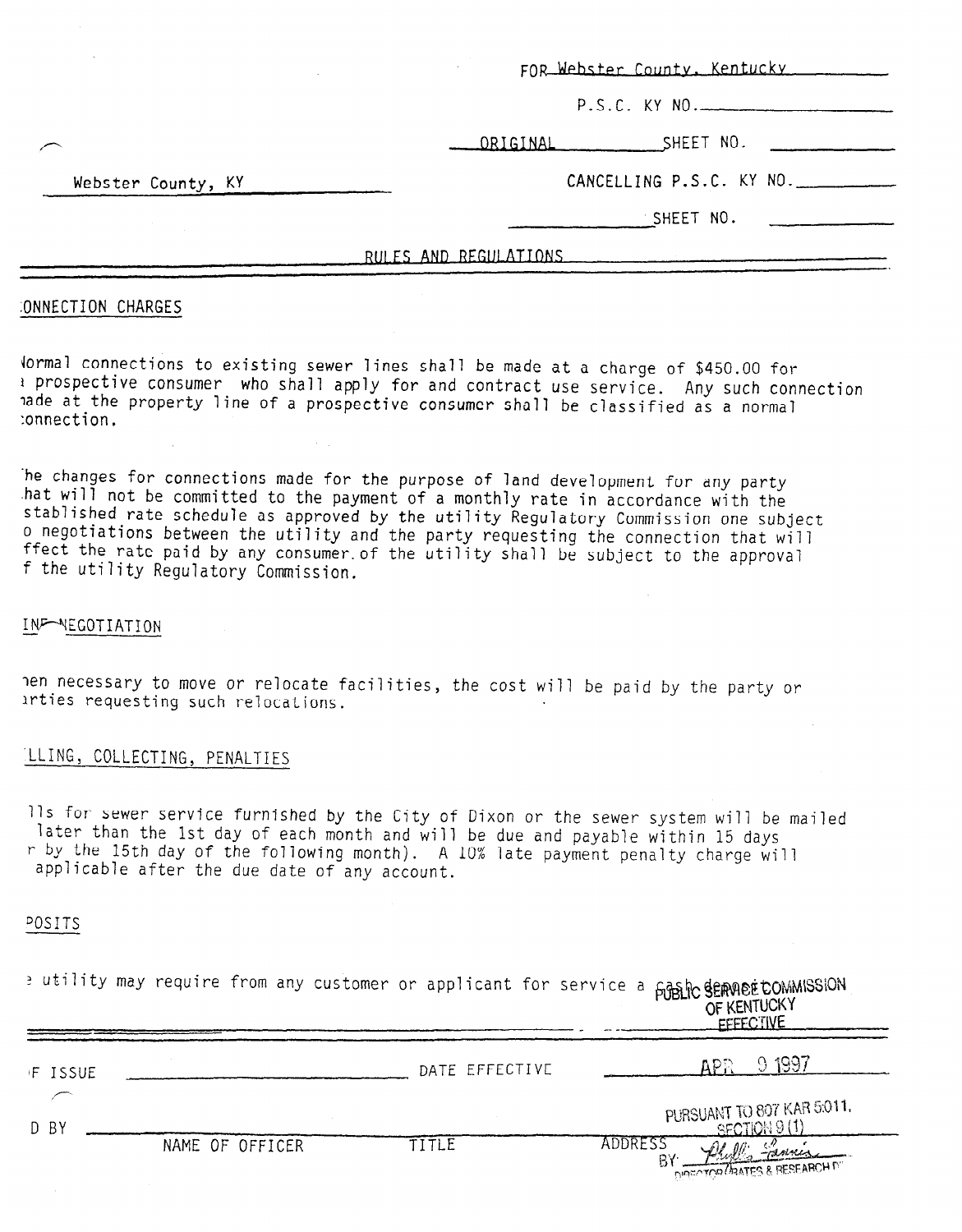|                    | FOR Webster County, Kentucky |
|--------------------|------------------------------|
|                    | P.S.C. KY NO.                |
|                    | _SHEET NO.<br>ORIGINAL       |
| Webster County, KY | CANCELLING P.S.C. KY NO.     |
|                    | SHEET NO.                    |
|                    | RULES AND REGULATIONS        |
|                    |                              |

No storm water or surface water drain shall be connected with the sanitary sewer nor shall any storm or surface water be otherwise introduced into the sewer system.

#### SEWER FAILURE

P

F

the utility is reponsible for sewer failure only when in control of the utility's employees. No consumer is paid damage for the equipment unless such damages are specifically found to be by an act of negligence on the part of the utility ot it's employees.

#### PROTECTION BY CONSUMER

Consumers shall protect the equipment of the utility on his/her premises and shall not interfere with utility's property or permit access except by daily authorized representative

#### NOTICE OF TROUBLE

Consumers shall give immediate notice to the utility of any irregularities or unsatisfactory service and of any defects known to consumer.

#### MAINTENANCE

The utility at any time deemed necessary, suspend sewer service to any consumer, or consumers for the purpose of making repairs, changes, or improvements upon any part of \$%!a system, The utility shall give reasonable notice of such supervision of service to the consumer.

The utility shall be responsible for the maintenance of that portion of the service line insalled by the utility and the consumers shall be responsible for the maintenance<br>of that portion thereof installed by the consumer. PUBLIC SERVICE COMMISSION of that portion thereof installed by the consumer.

OF KENTUCKY EFFECTIVE

| E OF ISSUE |                 | DATE EFFECTIVE  | 9 1997<br>APR                              |
|------------|-----------------|-----------------|--------------------------------------------|
| SU<br>BΥ   |                 |                 | PURSUANT TO 807 KAR 5:011.<br>SECTION 9(1) |
|            | NAME OF OFFICER | $T$ i $T$ i $F$ | DIRECTOR CRATES & RESEARCH D               |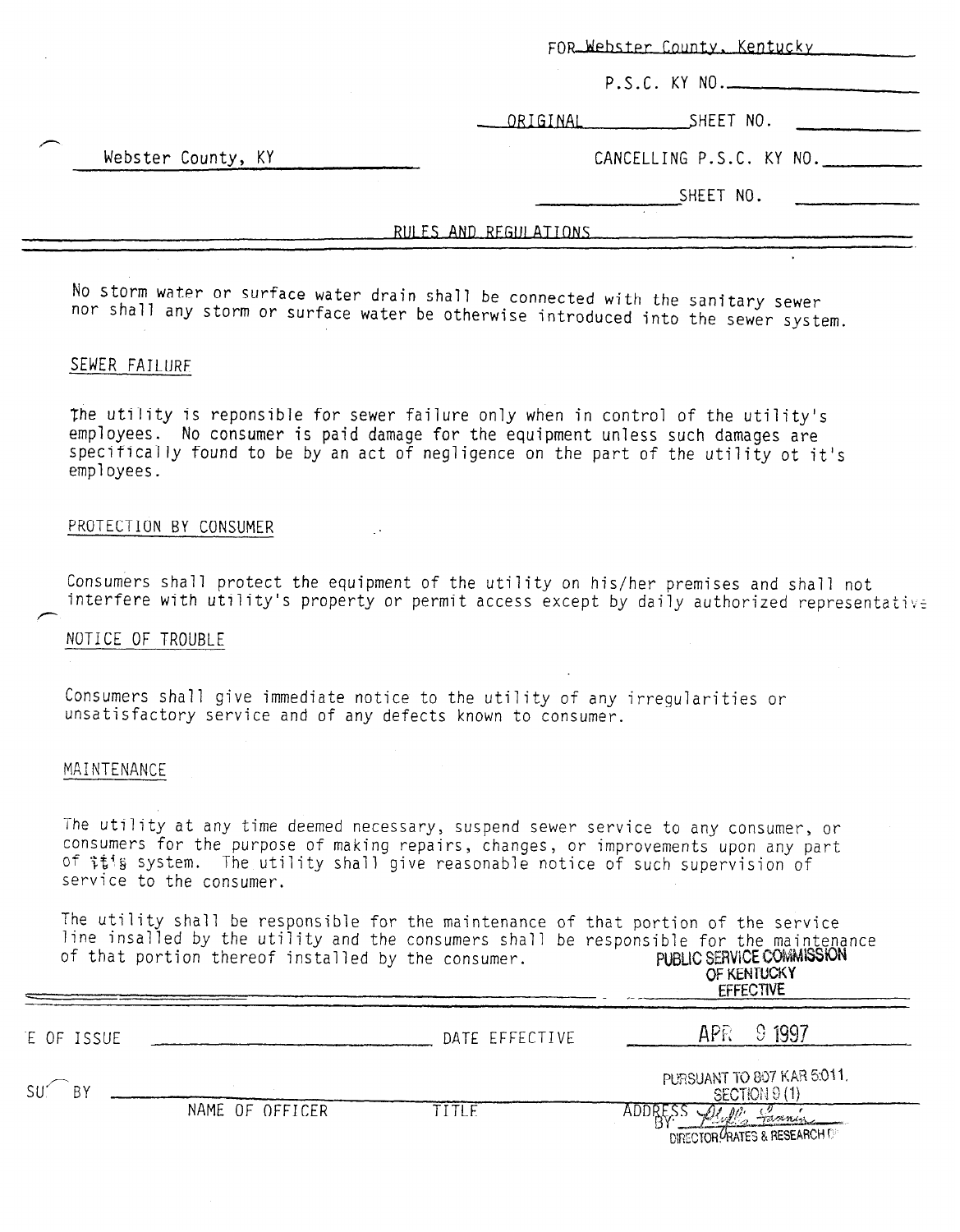FOR Webster County, Kentucky

P.S.C. KY NO.

ORIGINAL SHEET NO.

Webster County, KY

# CANCELLING P.S.C. KY NO.

SHEET NO.

RULES AND REGULATIONS

or other guaranty to secure payment of bills not to exceed  $2/1.2$ of the estimated annual of such customer or applicant where bills are rendered monthly, or N/A of the estimated annual bill where bills are rendered bimonthly, or N/A of.the estimated annual bill where bills are rendered quarterly. Interest at the rate of six percent(6%) per annum will be paid on deposits so required accuring from the date of deposit

#### DiCONTINUANCE OF SERVICE BY UTILITY/RECONNECTION FEE

The utility may refuse or discontinue service to an applicant or customer, after proper  $\widehat{\frown}$  otice, for failure to comply with its rules and regulations or state and municiple rules and regulations, when a customer or applicant refuses or neglects to provide reasonable access to the premises, for fraudulent or illegal use of service, or for nonpayment of bills. If discontinuance is for nonpayment of bills, the customer shall be given at least five (5) days. written notice, seperate from the original bill, and cut off shall be effected not less than twenty (20) days after the mailing date Of the original bill, unless, prior to discontinuance, a residential customer presents to the Utility a written certificate, signed by a physcian, registered nurse, or public health officer, that such discontinuance will aggravate an existing illness or infirmity on the affected premises, in which case discontinuance may not be effected until the affected resident can make other living arrangements or until not less than

10 days elapse from the date of the Utility's notification. When a dangerous condition is found to exist on the customer's or applicant's premises, the service shall be cut off without notice or refused, Upon correction of any condition that has resulted in discontinuance, service shall be restored upon payment by the customer of a 510.00 reccnnect fee.

#### PERSGNAL APPEARANCE TO COLLECT BILL

### PUBLIC SERVICE COMMISSION OF KENTUCKY

In lieu of discontinuance, the Utility may authorize agents or employees to persona collect delinquent accounts from the customer. An additi to a delinquent account to pay for a single visit in the collection of

| PURSUANT TO 807 KAR 5:011. |  |  |
|----------------------------|--|--|
| SECTION 9(1)               |  |  |

 $\mathscr{M}^{(1)}_{\sigma}$  is **INFECTOR GRATES & RESEARCH F** 

*-relamen* 

| TE. | 0F |  | ISSUE |  |
|-----|----|--|-------|--|
|     |    |  |       |  |

حت

SSUED BY

NAME OF OFFICER

TITIF

DATE EFFECTIVE

manar

BY.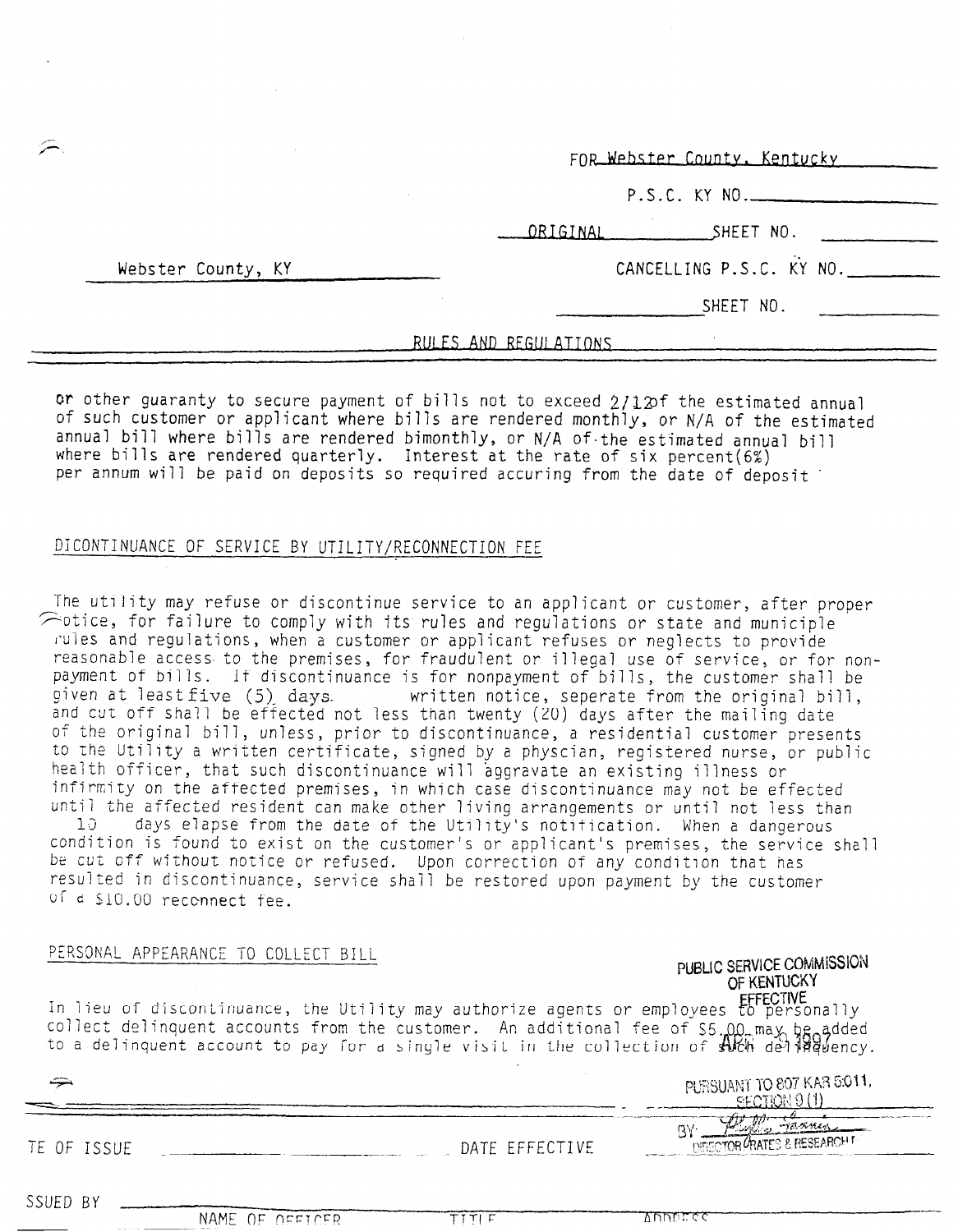FOR Webster County, Kentucky

P.S.C. KY NO.

ORIGINAL SHEET NO.

Webster County, KY

CANCELLING P.S.C. KY NO.

SHEET NO.

RULES AND REGULATIONS

#### TERMINATION OF SERVICE

Customers who have fulfilled their contract terms and wish to disconnect service must give at least three(3) days written notice, or in person, to that effect, unless contract specified otherwise. Notice to discontinue service prior to expiration of contract term will not relieve a customer from any minimum or guarunteed payment under any contract or rate.

|               |                 |                   | PUBLIC SERVICE COMMISSION<br>OF KENTUCKY<br><b>EFFECTIVE</b>         |  |
|---------------|-----------------|-------------------|----------------------------------------------------------------------|--|
|               |                 |                   | APR 9 1997                                                           |  |
| DATE OF ISSUE |                 | DATE EFFECTIVE    | PURSUANT TO BOT KAR 5.011.<br>SECTION 9(1)                           |  |
| ISSUED BY     | NAME OF OFFICER | $\cdot$<br>TITI E | 7 Williams<br>ņγ<br><b>OPECTOR GRATES &amp; RESEARCH F</b><br>ADDRES |  |